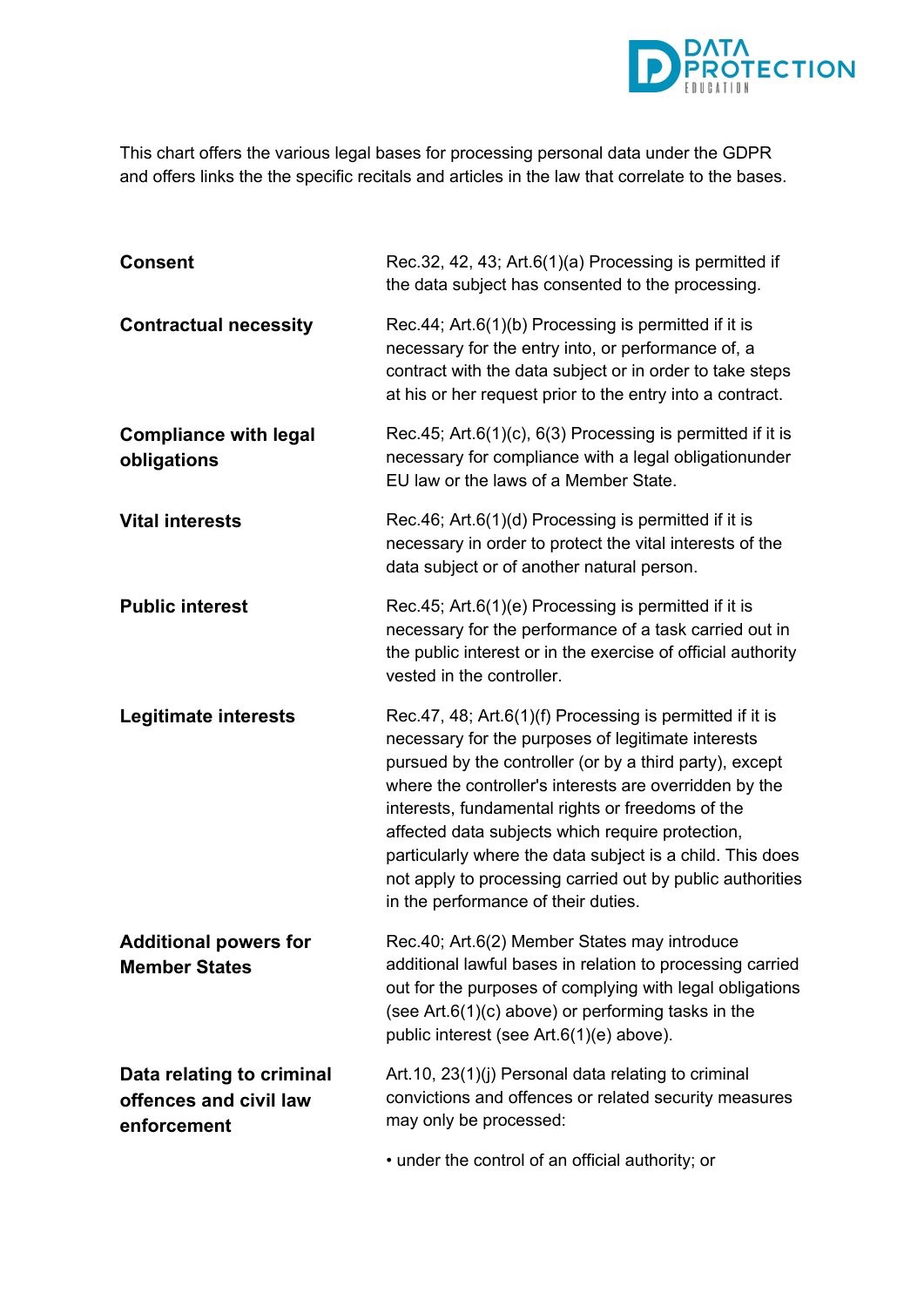

• when permitted under EU or member state law.

Any comprehensive register of criminal convictions may be kept only under the control of official authority.

Member States may impose restrictions on the processing of personal data for the purposes of enforcing civil law claims.

Rec.51-56; Art.9 The processing of Sensitive Personal Data is prohibited, unless:

• Art.9(2)(a) The data subject has given explicit consent.

• Art.9(2)(b) The processing is necessary in the context of employment law, or laws relating to social security and social protection.

• Art.9(2)(c) The processing is necessary to protect vital interests of the data subject (or another person) here the data subject is incapable of giving consent.

• Art.9(2)(d) The processing is carried out in the course of the legitimate activities of a charity or not-for-profit body, with respect to its own members, former members, or persons with whom it has regular contact in connection with its purposes.

• Art.9(2)(e) The processing relates to personal data which have been manifestly made public by the data subject.

• Art.9(2)(f) The processing is necessary for the establishment, exercise or defence of legal claims, or for courts acting in their judicial capacity.

• Art.9(2)(g) The processing is necessary for reasons of substantial public interest, and occurs on the basis of a law that is, inter alia, proportionate to the aim pursued and protects the rights of data subjects.

• Art.9(2)(h), (3) The processing is required for the purpose of medical treatment undertaken by health professionals, including assessing the working capacity of employees and the management of health or social care systems and services.

## **Processing Sensitive Personal Data**